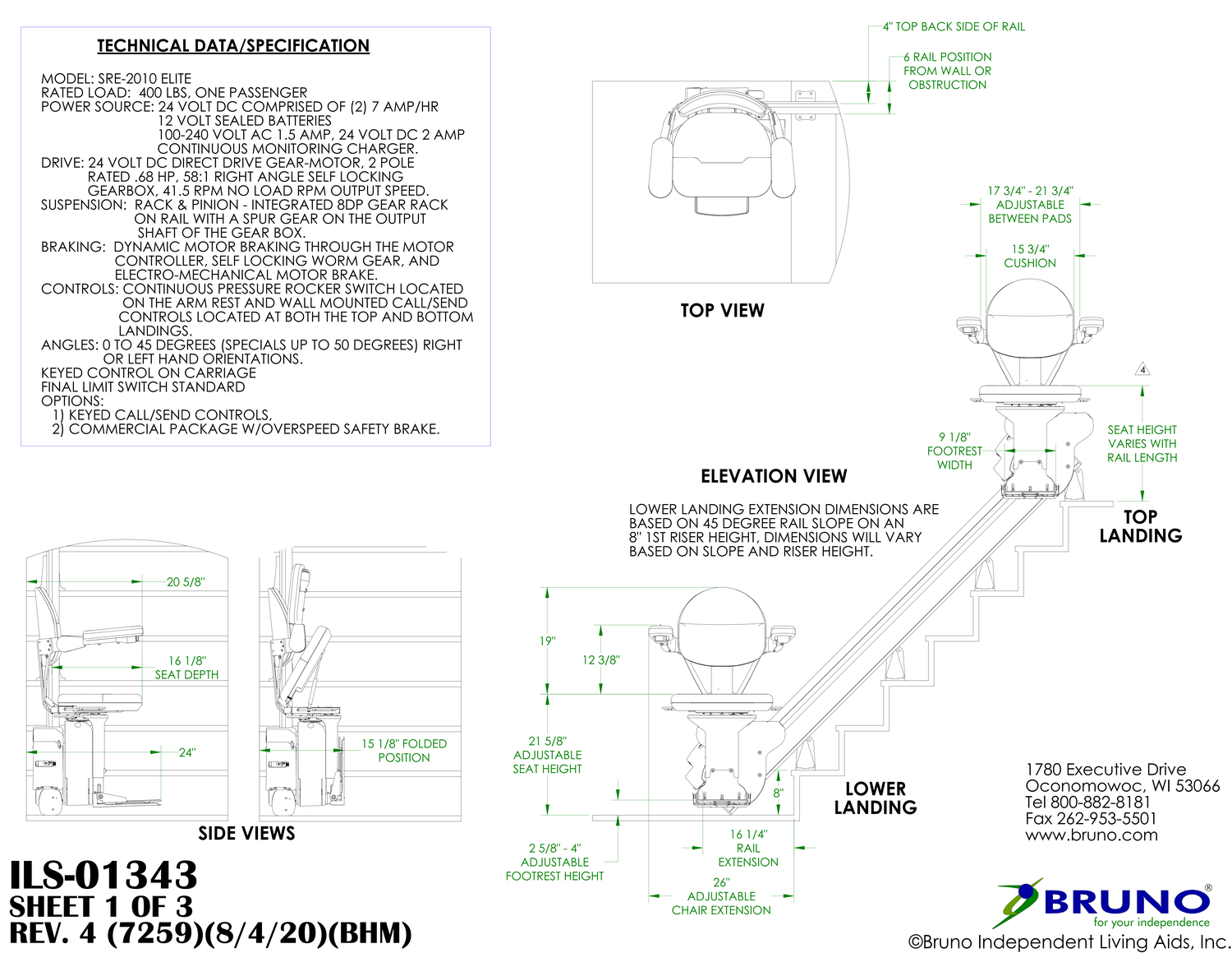

## **SEAT SWIVELED 60**



### **SEAT SWIVELED 90**

## **DISTANCE FROM WALL - SEAT SWIVELED SRE-2010**





1780 Executive Drive Oconomowoc, WI 53066 Tel 800-882-8181 Fax 262-953-5501 www.bruno.com

# **ILS-01343 SHEET 2 OF 3**